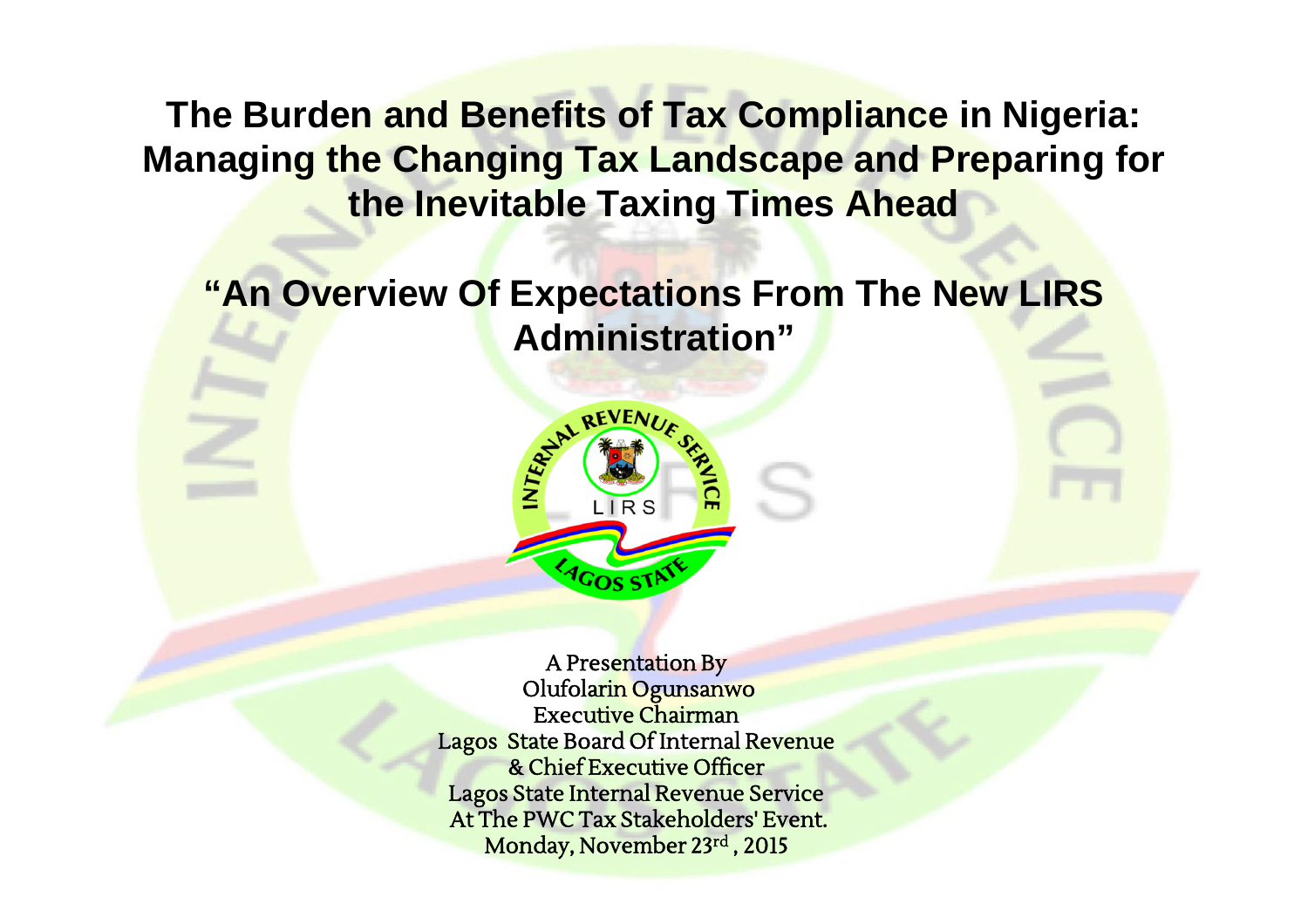## **Introduction**

This stakeholders meeting is apt and could not have come at a better time as I just returned this weekend from the **36th CATA Annual Conference in Malaysia** with the theme "**Reinforcing Governance, Protecting Tax Base"** and the main topics discussed were:

**1.Abuse of Treaties in Base Erosion and Profit Shifting (B.E.P.S.) 2.Governance and Integrity in Tax Administration.**

This is in consonance with your firm's position on trending issues like imposition of fines by various regulators as well as action plans to prevent **"Base Erosion and Profit Shifting", "Tax Inspectors without Borders"** (i.e. Transfer pricing) and emphasis on **"Tax Transparency".**

Furthermore, with the decline in oil and gas revenue , the Federal, States and Local Governments resources are shrinking with attendant consequences for socio economic service delivery.

This turn of events has forced the three tiers of Government to look inwards and re-engineer their IGR Machinery to manage the turbulence. **<sup>2</sup>**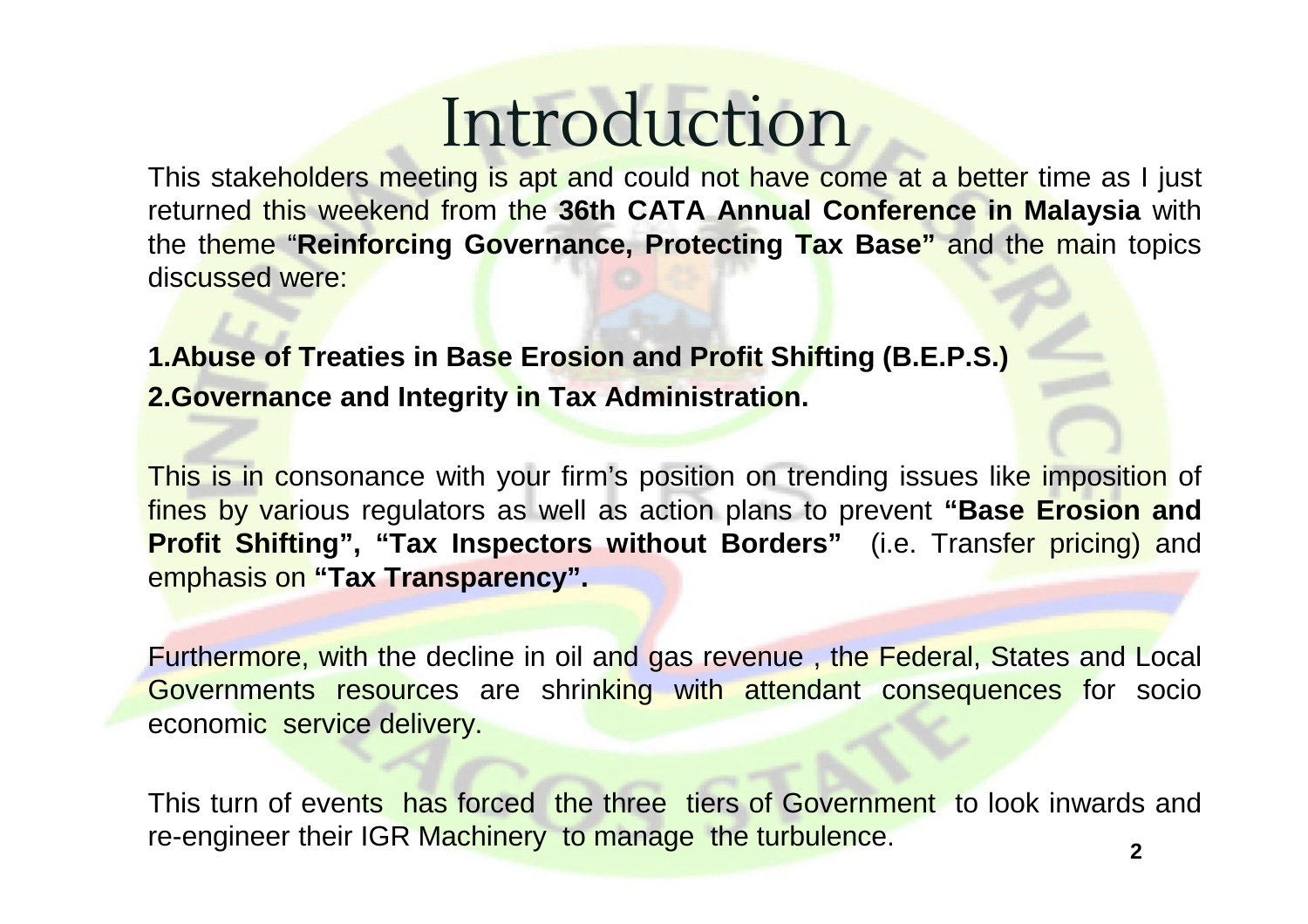#### Our Promise to Taxpayers

We intend to ensure the following:

- **Well Trained, Motivated and Competent Staff**
- **A Contemporary, Professional and World Class Revenue Agency**
- **Leadership by Example Based on Transparency and Integrity with ZERO TOLERANCE FOR CORRUPTION**
- **Increase the Taxpayer Base by Leveraging on the use of Technology to Capture the Informal Sector.**
- **Improved Turnaround Time for Tax Audit and Other Issues like Processing of Tax Returns, e-TCC and other related issues**
	- Tax audit exercise to be carried out professionally in accordance with a new tax audit manual.
- **Reintegration of I.T. & Automation of Processes in Line with Best Practices**
	- Introduction of e-filing, e-payments, e-assessment etc.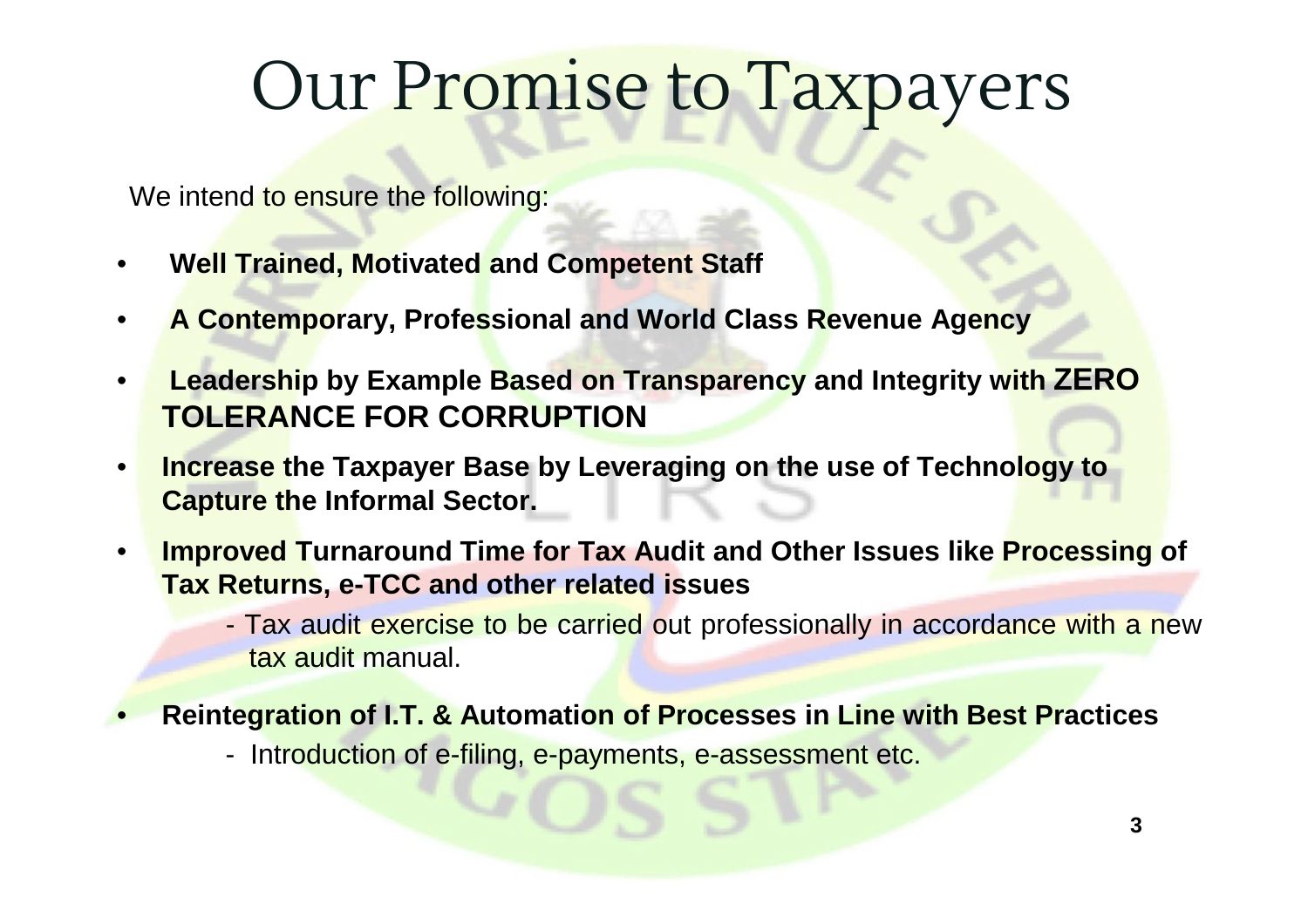## Our Promise To Taxpayers

- **Alternative Tax Dispute Resolution Process**
	- **Introduction of Tax Simplification Unit**
	- Independent Tax Adjudicators as an alternative means of dispute resolution
- **Collaboration with FIRS and Other Agencies**
- **Enforcement**
	- Sticking up, Distrain and Prosecution of recalcitrant tax payers will be continuously carried out within the **ambit of the law**

**4**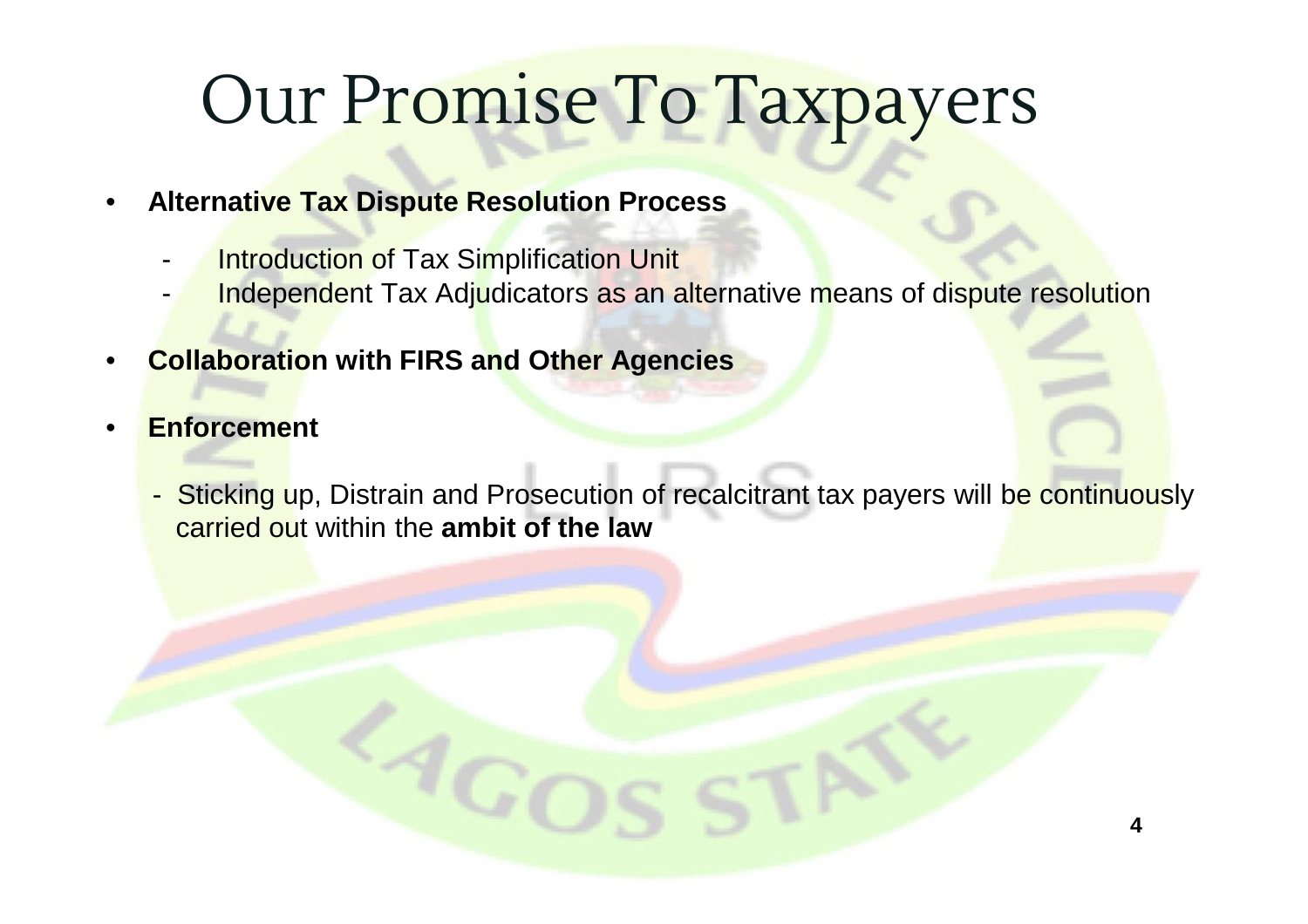# LIRS Expectations from Taxpayers

It is important to note that payment of tax is obligatory and not optional and that there are sanctions for non-compliance within the statutory provisions.

The following are expected from taxpayers:

- **The emoluments of staff must be fully exposed to the burden of taxation in line with the provisions of the tax laws and taxes deducted thereof must be remitted as and when due.**
- Higher voluntary compliance with less emphasis on tax audit
- PAYE remittances should be made as salaries are paid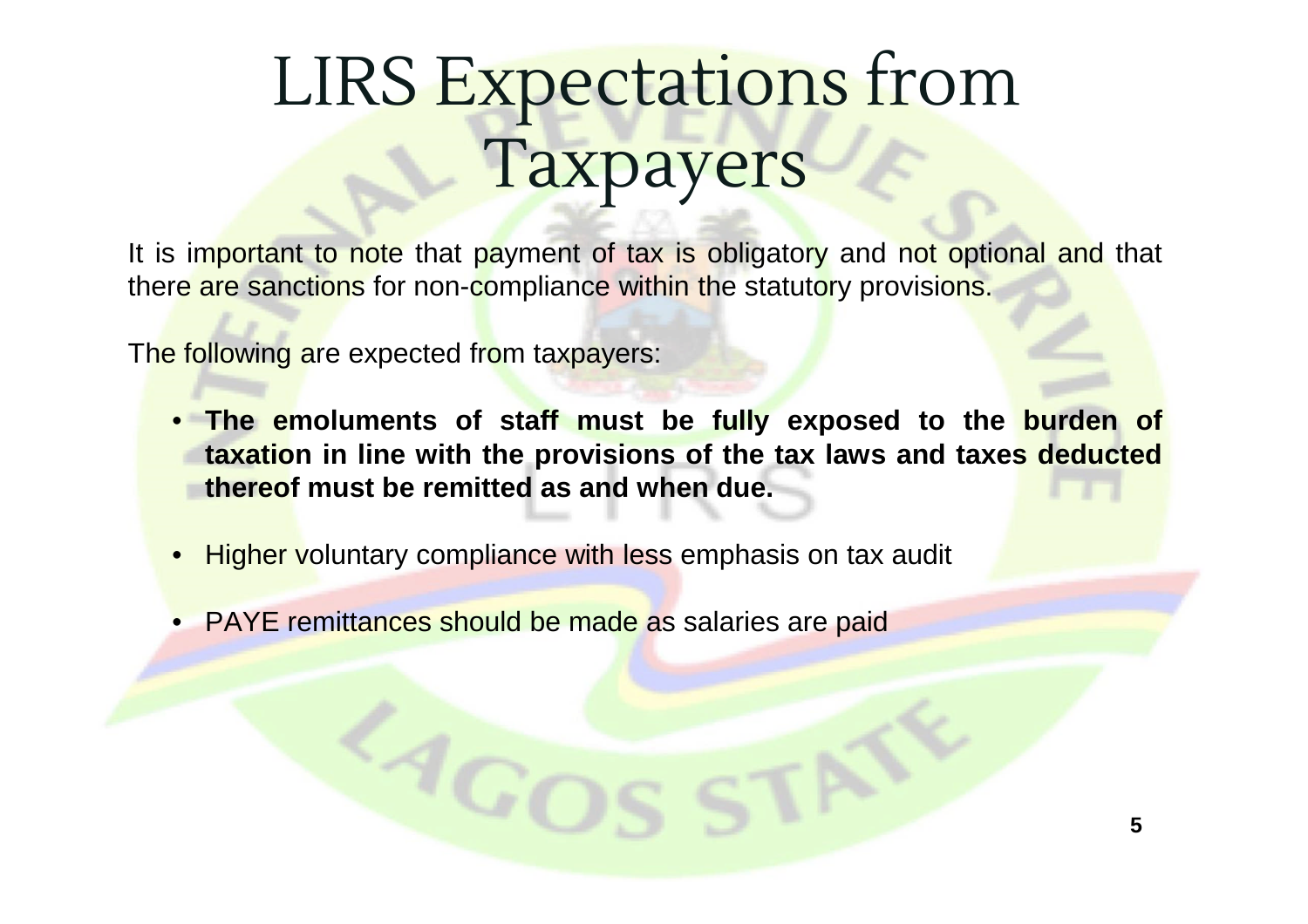## LIRS Expectations from Taxpayers

- **Every employer shall be required to file a return with the LIRS of all emoluments paid to its employees, not later than 31st January of every year in respect of all employees in its employment in the preceding year.**
- **Ensure all returns are filed as required by the law (Sections 41 & 81 of the Personal Income Tax Act as amended)**
- **Necessary books of accounts and other documents must be made available for inspection whenever the need arises**
- **All employers of labour are encouraged to process and obtain e-TCC cards for their employees from the LIRS and distribute same accordingly**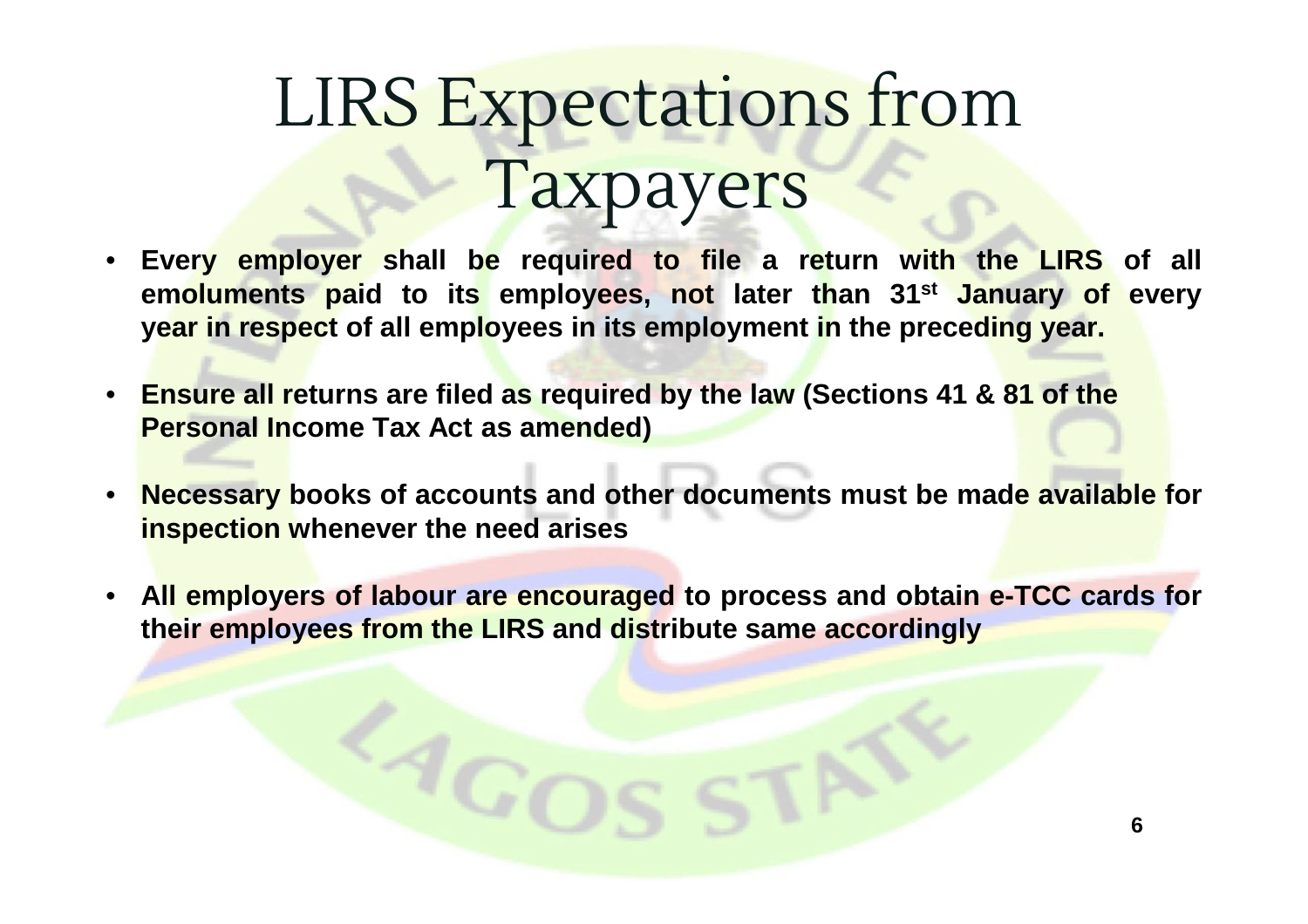## Conclusion

The new administration is set to build on the success of the past administration and would harness all resources at its disposal in doing so.

A key feature of the present administration is its open door policy. The Chairman's office is open to all complaints and requests for information and on behalf of the entire Management team, I urge all stakeholders to join hands with us in our service to Lagos State.

LIRS

 ${}^qG$ O

**7**